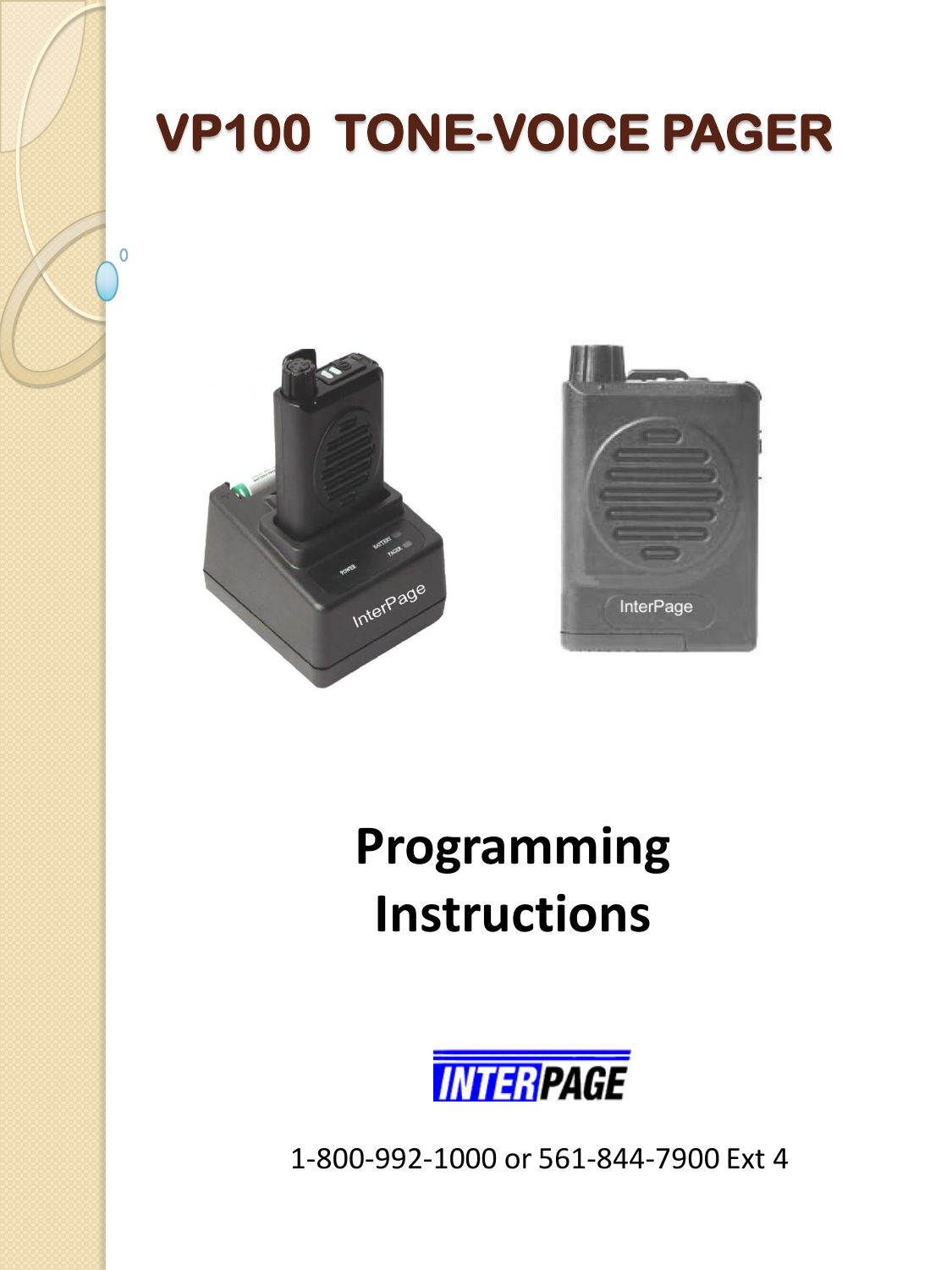### **INTRODUCTION**

The Wireless VP-100 Pager is a high performance voice pager that has many advanced features. Among these features are:

Commercial Carrier 2-Tone Voice Alerting Fire and Public Safety Paging features Multiple Cap Codes for Individual and multiple group paging Long Tone Group Paging Monitor Mode for use in Fire Service Silent mode Vibrate mode Priority Paging Options Voice Storage Capability Automatic reset capability

Because the VP-100 is designed to accommodate both commercial and private system operation, the programming of the pager will determine what options are activated and what modes are used for each individual pager. What works great in a commercial system is usually an undesirable mode for private or fire radio systems. For this reason, these instructions will specifically tell the operator what modes to program into a pager for each type of operation.

#### **VERSION**

These instructions are written specifically for VP100 Programmer Version 3.7.8. There may be some overlap for earlier versions of the programmer system, but these items are not guaranteed to be applicable for these earlier versions. In addition, the VP100 must have Version 1.88 firmware or later.

#### **HARDWARE AND OPERATING SYSTEM**

The VP-100 software works on all versions of Windows, but a SERIAL PORT is required for the unit to operate. In addition, the software recognizes only COM 1 and COM 3.

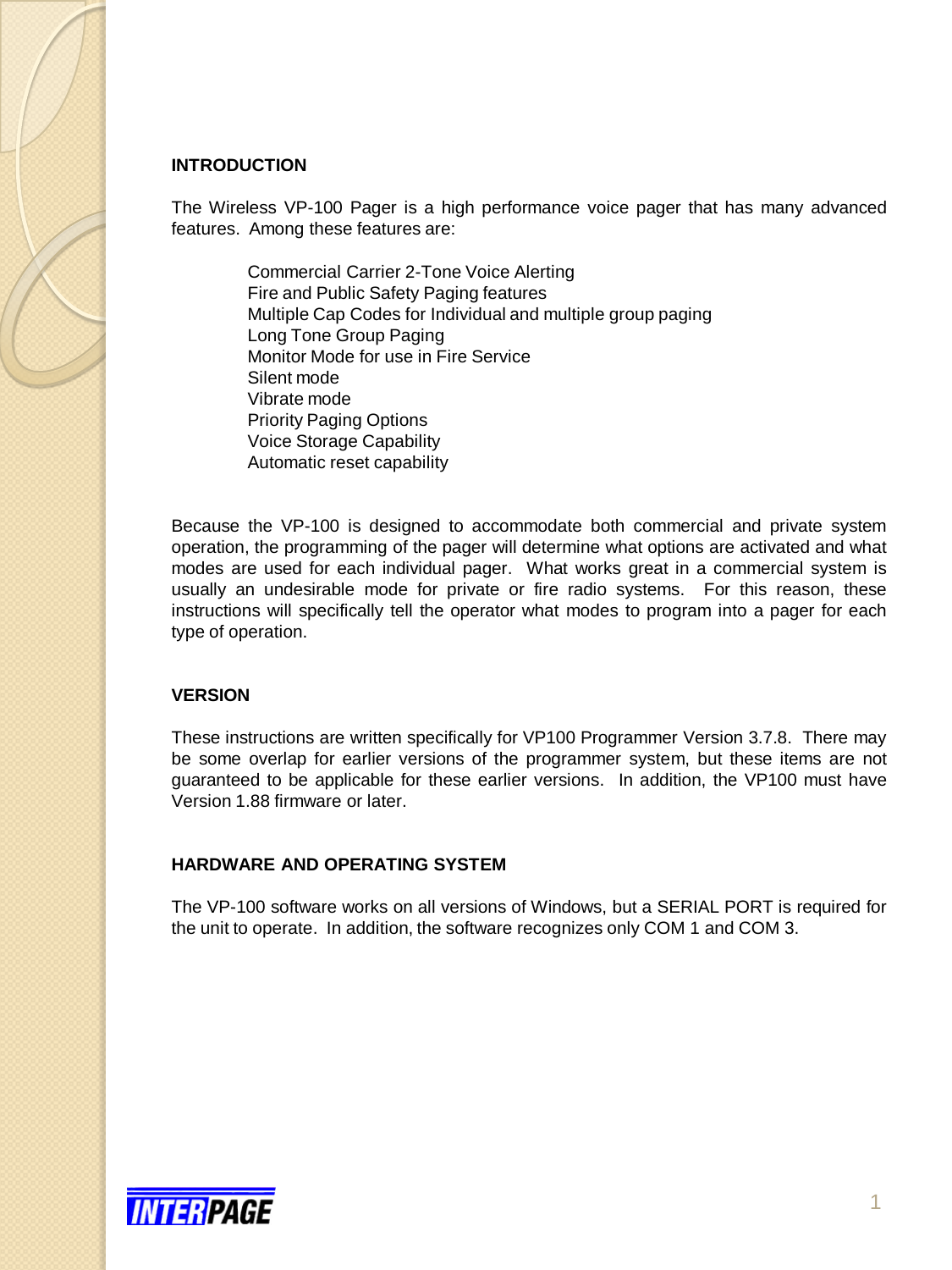# **SOFTWARE INSTALLATION**

Once the software is loaded to your computer, just double-click on the SETUP.EXE file to install the program. It is self-extracting, you need to go to PROGRAM FILES, GOLD APOLLO, create a shortcut for the VP-100 program using the RIGHT CLICK button, and then move that shortcut to your Desktop.

# **STARTING THE PROGRAM**

The Model VP-100 Programmer fixture must be powered using the supplied 5 VDC power adapter and the supplied SERIAL to DIN serial adapter cable must be plugged into one of the serial ports of your PC.

Start the VP-100 program by DOUBLE-CLICKING on the shortcut image on the DESKTOP.

The Program will ask for a PASSWORD. Enter: **AC5678<ENTER>** or **ac5678<ENTER>**

The programming software will fill the screen.

Start by insuring that the SYSTEM is set to STANDARD, the RANGE OF FREQUENCY matches your PAGER (135-174 MHZ – VHF) or (400-499 – UHF) and the CHANNEL SPACE to AUTO.

Turn the **POWER SWITCH** on the pager side to **OFF**.

Carefully inset the VP-100 pager into the programming fixture by slowly lowering the pager into the opening with the clip facing to the rear. Be careful to not bend or break the spring loaded contact pins inside the programmer.

Then, **READ** your pager by pressing the **F3** key or moving the mouse pointer to the **PAGER** field in the extreme upper left corner and single **LEFT CLICK** on **READ**. If everything is OK, then the **READ SUCCESS** notice will appear in the center of the screen. If you get any other message, there is something wrong. Please try reseating the pager or look inside the programmer and check that the contacts have not been bent or broken. If there appears to be nothing wrong, then you should contact technical support at Inter Page – (800)992-1000 or (561)844-7900 Ext 4.

Please make a note of the pager VERSION that will be displayed on the upper left part of the screen.

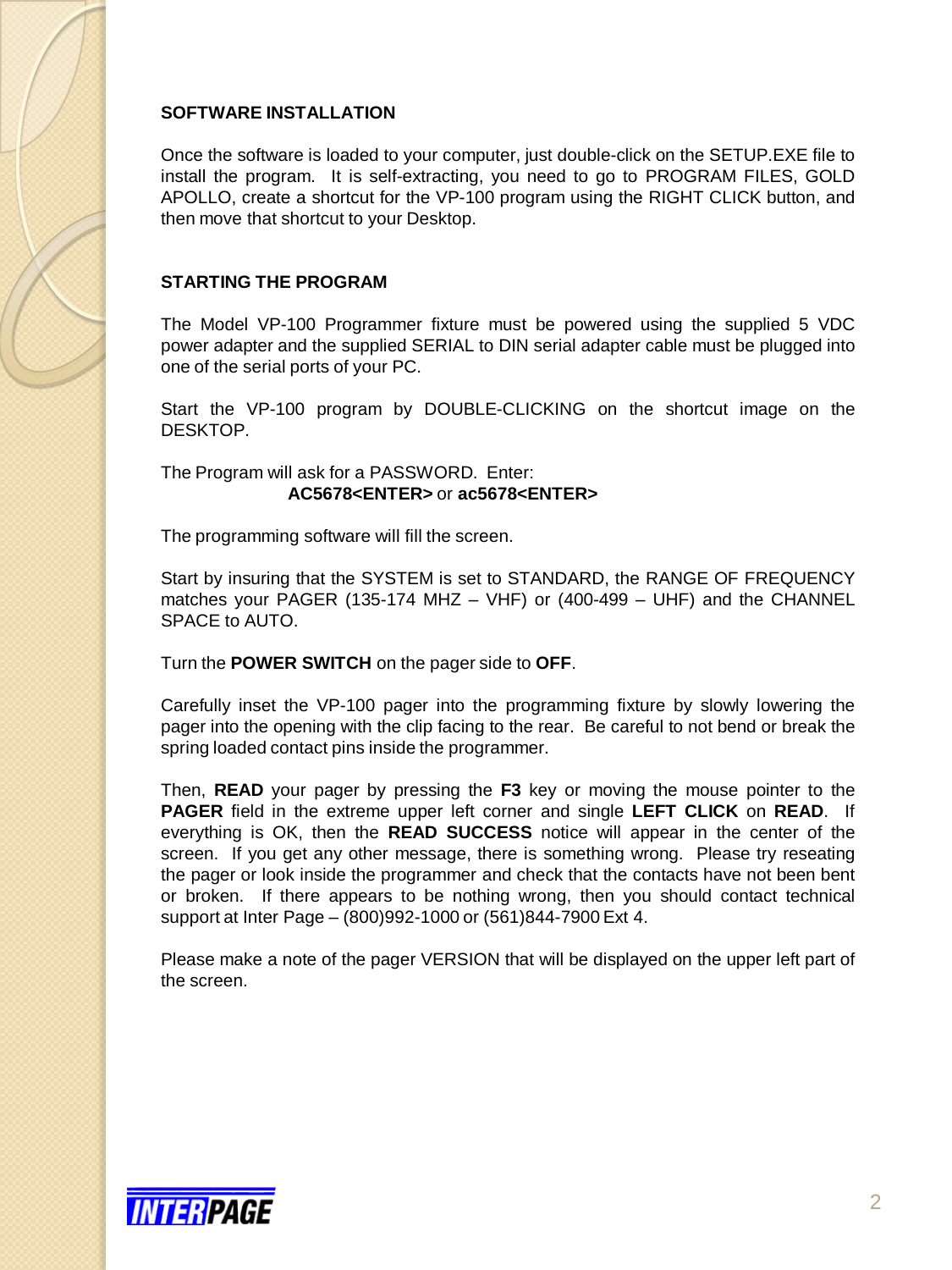# **CALL (TONE CODE PROGRAMMING)**

The tone frequencies of the 2 tones are set on this page. The coded timing works with all of the standard EIA schemes if the STANDARD button is checked. (If the CUSTOM button is checked, then any frequency can be programmed into the pager.)

If the ON box is CHECKED on a line, then the programmed TONE 1 and TONE 2 frequencies on that line will be the active for that pager. (You can have no code, 1, 2, 3, or 4 codes for the pager to be alerted on an individual basis.) These tone frequencies correspond to the code frequency being generated by the paging terminal or encoder.

In practice, all individual pagers require an A tone (Tone 1) and a B tone (Tone 2).

The PRIORITY ALERT will allow the pager to sound different than the standard alert in the normal mode, and have an AUDIBLE alert even if you have the pager in the silent / vibrate mode if the PRIORITY box is checked.

Many agencies use a Group call of a long C tone, and only 1 frequency is required. If this is the case for your organization, then program the one frequency in the GROUP CALL section located at the bottom of the page on the screen. The VP-100 allows you to have up to 2 of these types of pages. If you use this feature, then you must go to the ADVANCED SETTING tab and set the C TONE ALERT TIME to **4 Seconds**. (NOTE: The PASSWORD to get into the ADVANCED SETTING mode is **VP100**. Do not change any other parameter other than the ALERT TIME in the ADVANCED SETTING mode.)

A short dissertation on how to get maximum benefit of group paging is found at the end of this manual.

# **SETTING (ALERT AND MODE PROGRAMMING)**

When you click on the SETTING tab near the top left of the page, you will now set the ALERT and MODE programming.

For almost every application, there should be nothing checked on the following boxes:

DISABLE POWER OFF DISABLE VIBRATION MODE (Except in areas that require INTRINSICALLY SAFE mode) POWER SAVE DISABLE FIX ALERT PRIVACY ENABLE AUDIO LOCK ON

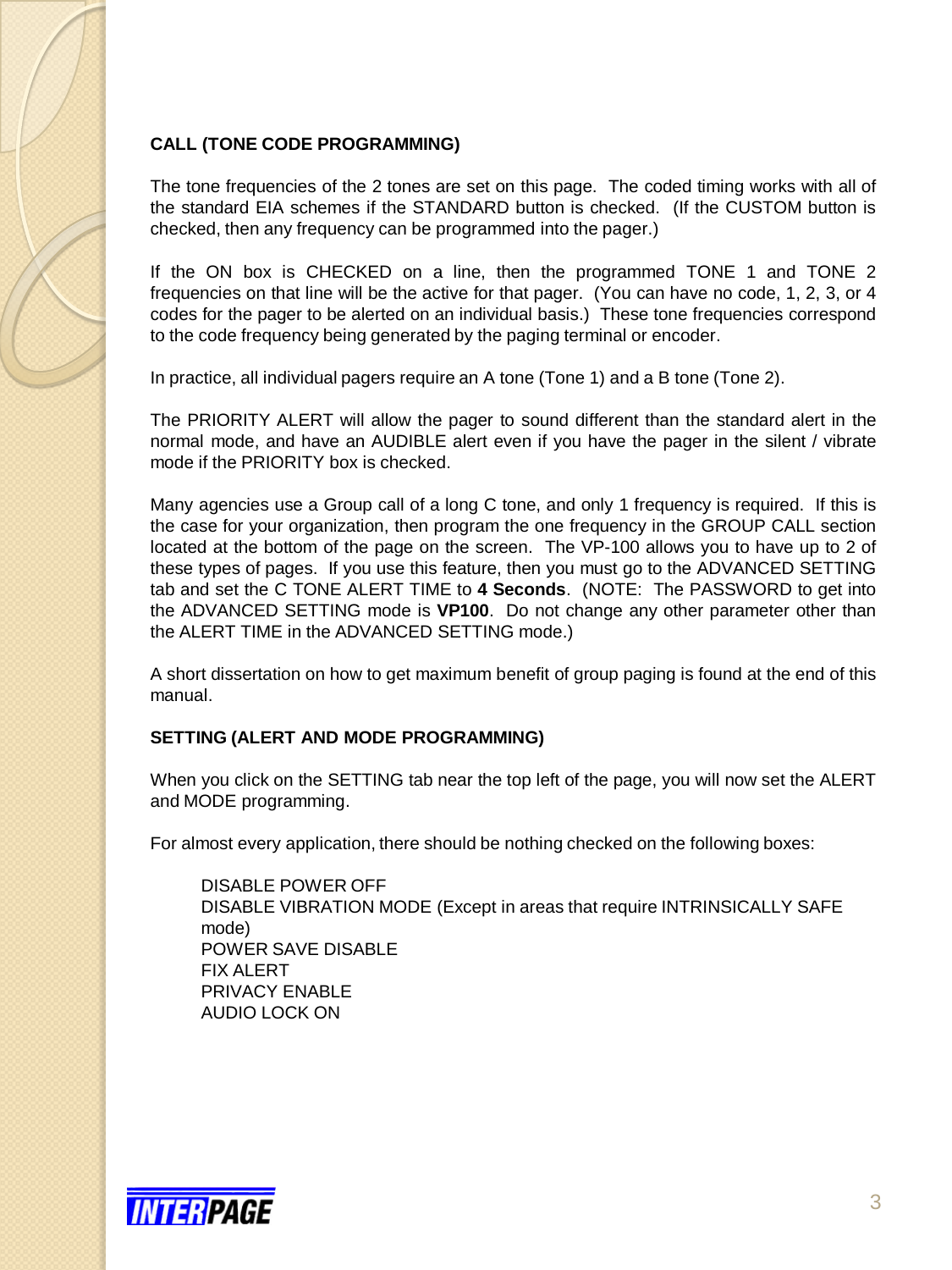# **RESET CONTROL**

The RESET CONTROL determines how the pager operates once that pager has received a call. This MODE control is very important for all users of a system. Because it is so important, this is the only field that has a HELP screen for this function. *There are 6 modes, and if not set properly, you will not be satisfied with this pager.*

The following is an exact copy of the RESET FUNCTION HELP window.

# **RESET FUNCTION HELP**

**This field sets the method to reset the audio.** 

**There are 6 methods, depending on the model.**

**1) Auto RESET:**

**Resets the audio when carrier drops.** 

- **2) Delay N sec Auto Reset: Waits N seconds before checking carrier drop.**
- **3) Manual RESET:**

**Resets the audio only when the Reset Switch is depressed.**

- **4) Time-out RESET: Resets after a selected amount of time only.**
- **5) Revert SQ:**

**Reverts to Monitor Mode after receiving a SelCall page.**

**6) Delay AUTO\_N with Revert:** 

**Wait N seconds and then behave as monitor mode until the reset button is pushed.**

In plain English, each of these 6 modes will be described below:

- 1. **AUTO RESET** should only be used by commercial paging carriers that have fully automated paging terminals that send the paging tones, and then sends the voice message without dropping the transmitter carrier. Police departments, fire departments, or manual dispatch systems that allow the voice message transmission to be separate from the paging tones should NOT use this mode.
- 2. **DELAY N SEC AUTO RESET** allows the speaker to only be open for N second after TONE 2 stops plus the speaker will then stay open as long as there is a radio carrier on the operating frequency. The number of seconds (N) is also programmed on the same line as the mode here. Again, only commercial paging carriers will be interested in this mode, and then, mode 1 is better for them.
- 3. **MANUAL RESET** will open the speaker from the time that an alert has been received until the RESET button is pushed. This mode is not very desirable, as there is just open squelch noise coming out of the speaker when the channel is not in use.

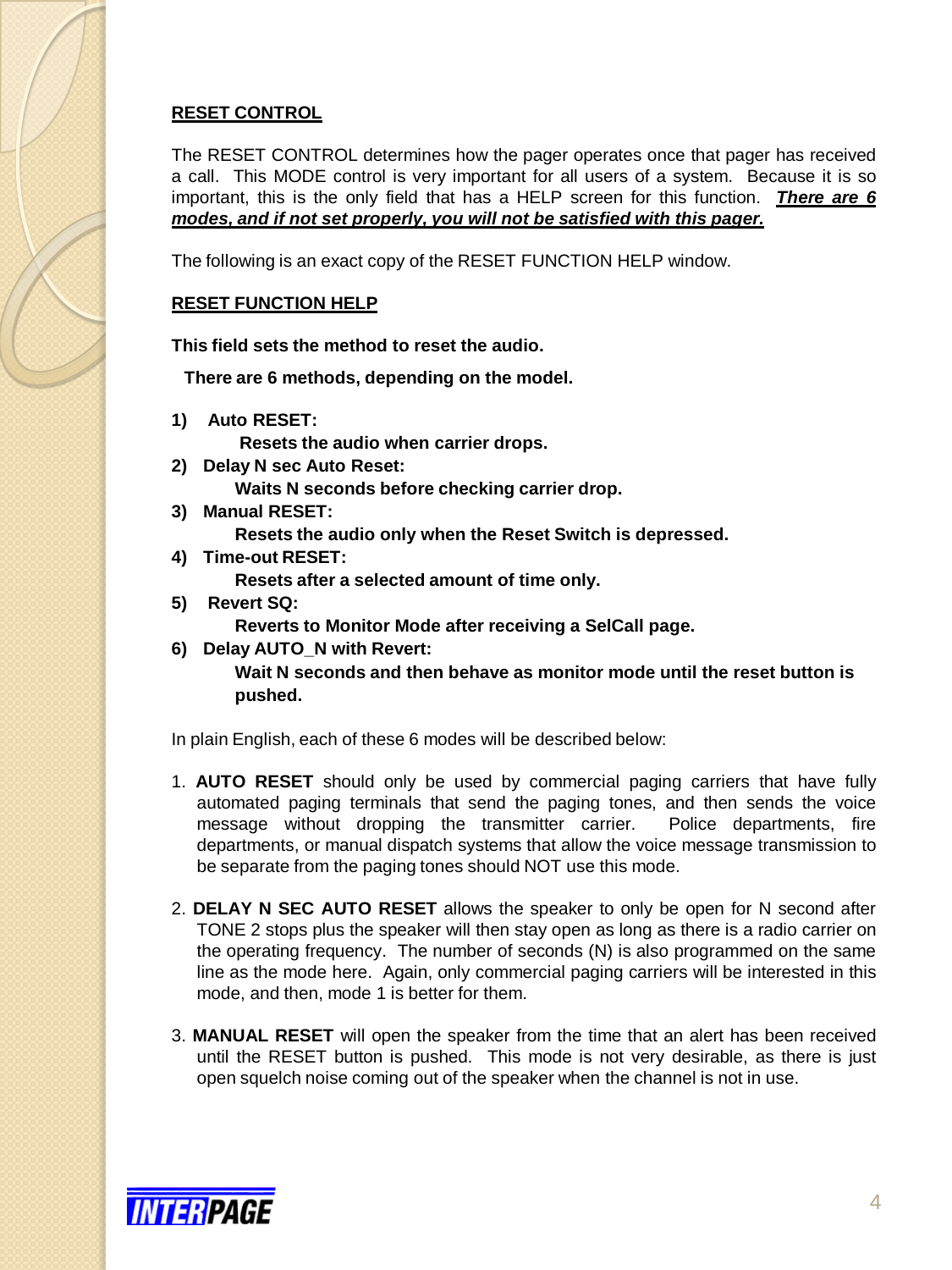- 4. **TIME OUT RESET** allows the speaker to only be open for N second after TONE 2 stops. The number of seconds (N) is also programmed on the same line as the mode here. Again, only commercial paging carriers will be interested in this mode, and then, mode 1 is better for them.
- 5. **REVERT SQUELCH** is the preferred mode for most public safety agencies. Once a page is received, the pager works as a carrier squelch receiver like a scanner until the reset key is depressed. If you want VOICE STORAGE in your pager, do not use this mode unless the audio message is transmitted with the same key-up as the tones, as once the carrier drops, the recording stops.
- 6. **DELAY AUTO N WITH REVERT** means wait N seconds and then behave as monitor mode until the reset button is pushed. This mode is needed if the voice storage is required and there is a break between the tones and the voice message. (NOTE: There will be open squelch noise in the audio if the transmitter is not activated during the N seconds as programmed.)

#### **REMINDER**

If this pager is used in a commercial carrier application, it will beep every 30, 60, or 120 seconds to remind you that a page has been received. This mode is only valid for use in a commercial system. For private system, leave this mode DISABLED.

# **PRIVACY ENABLE**

If this box is checked, then the VP-100 cannot be used to monitor the channel for any other traffic on the channel other than calls to that particular pager. Group paging is also disabled. This mode would not be desirable for public safety systems.

# **PUSH TO LISTEN**

When this box is checked, the voice message will only be heard if the operator presses and holds the RESET button immediately after the alert is sounded or the vibrator just starts. This mode is not desirable for most applications.

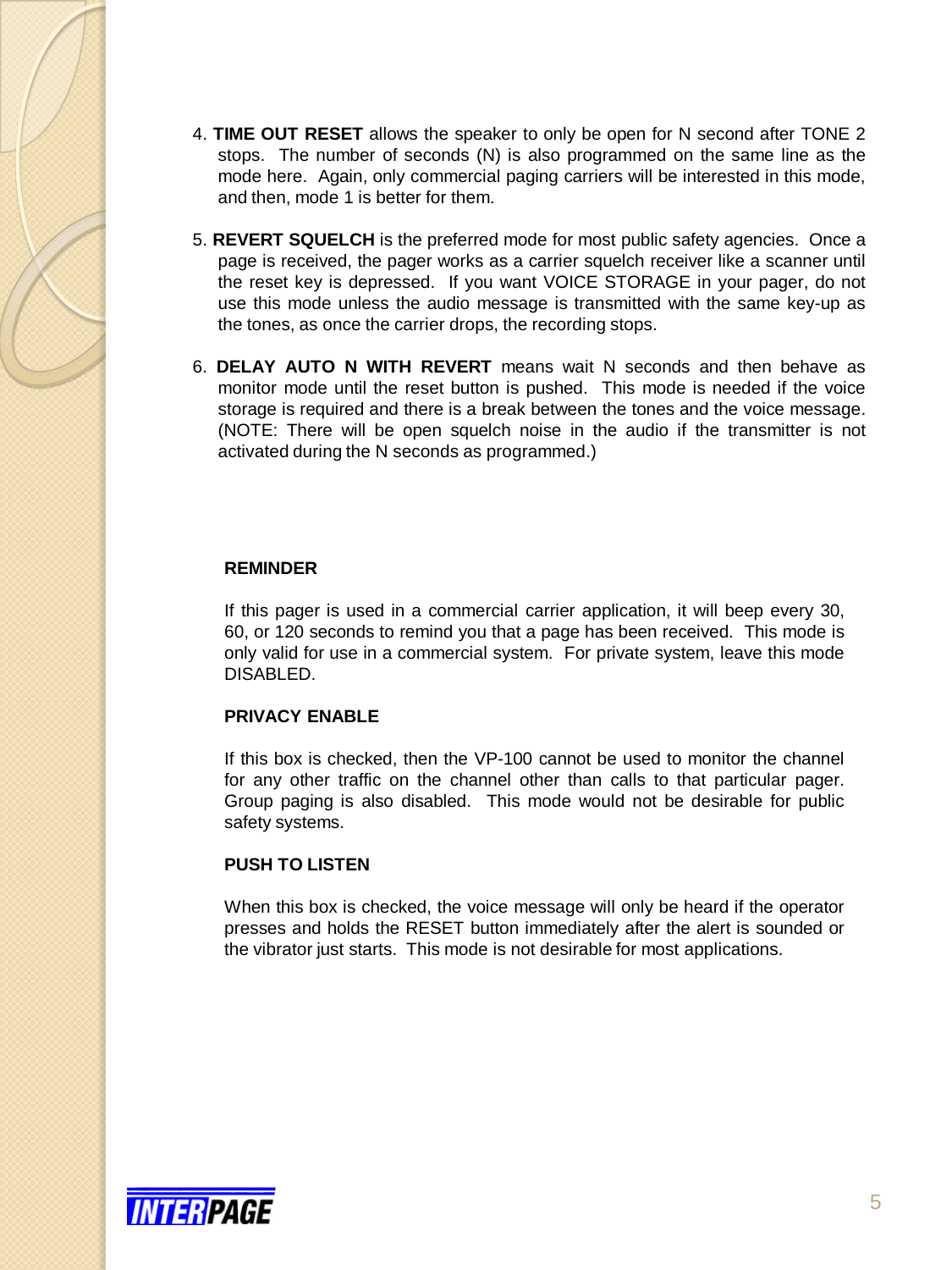# **AUTO MONITOR KEY TIME**

This setting allows the operator to press the button for a predetermined time (usually 3 seconds) and the VP-100 will then act as a carrier squelch radio on that channel without having to be alerted from the encoder. This would be good for public safety personnel who want to monitor their call channel during the day, but have no audio unless there is a valid call at night. Pressing the RESET key a second time for just an instant cancels this mode. The GREEN LED next to the volume control will flash every 2 seconds to indicate that this mode has been activated.

# **AUDIO LOCK ON**

If the AUDIO LOCK ON is checked, the speaker is active all of the time, and open squelch noise will be present all of the time. This mode should not be used in most applications.

# **AUDIO LOCK KEY TIME**

If the RESET KEY is pressed for the AUDIO LOCK KEY TIME (usually 6.0 seconds), the speaker will be open continuously. This will be helpful in listening for interference and in troubleshooting the system if there is a question about the tone signaling. Pressing the RESET key a second time for just an instant cancels this mode. The GREEN LED next to the volume control will remain on continuously to indicate that this mode has been activated.

# **SAVE VOICE and RECORD SECTION**

The SAVE VOICE mode allows the 120-second voice recorder to be active. If this mode is desired (normally the case), then the RECORD SECTION needs to be programmed for one of the following recording lengths:

- 1 Each 2-minute recording
- 2 Each 1-minute recording
- 4 Each 1/2-minute recording

The messages will roll off by replacing older messages with newer messages, or by turning the POWER SWITCH OFF and then back ON.

# **SAVING DATA**

Once you have programmed the parameters to the desired settings, you should save this information to the computer drive. This can be accomplished by LEFT CLICKING on FILE, then SAVE-AS, and then entering the pager ID or person's name on the file name that will be stored in the VP100 directory. You might want to do this for each pager in the system that has a different cap code.